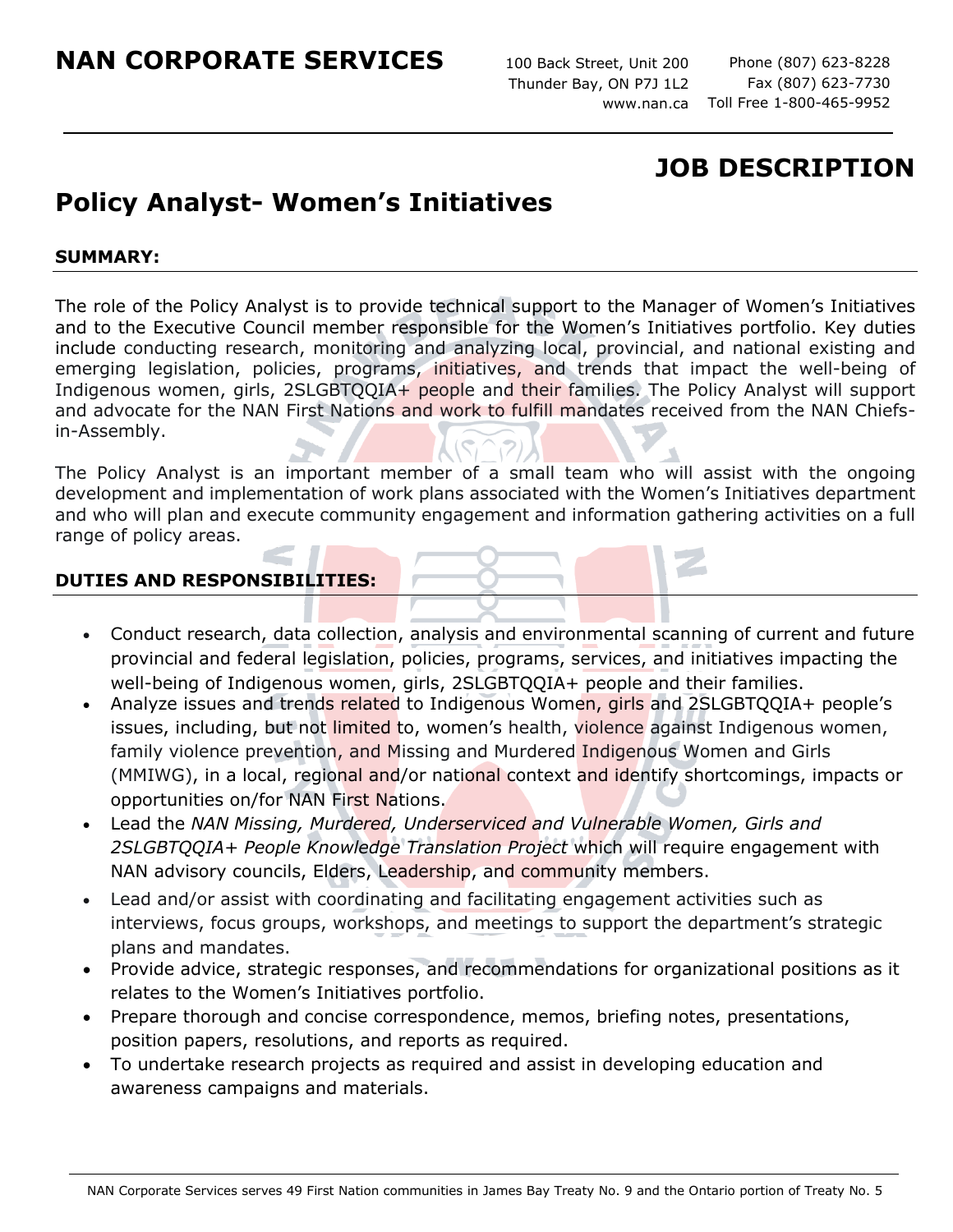# **NAN CORPORATE SERVICES**

- Develop and implement project work plans in accordance with NAN policies and procedures and funding terms and conditions.
- Attend NAN Women's Council meetings and NAN Women's Initiatives special events, forums, workshops, etc.
- Establish and maintain strategic relationships with internal departments, NAN First Nations, NAN Tribal Councils, government partners, and other organizations and agencies.
- Participate in meetings and committees at local, regional, or national levels as required.
- Travel to NAN First Nations and urban centres as required.
- Perform other duties related to a broad range of Women's Initiatives priorities and projects as required.
- Maintain an effective and organized filing system to store organization information.
- Ensure department work is conducted in an appropriate and culturally relevant manner sensitive to the customs, traditions, and practices of the NAN First Nations.
- Abide by all NAN approved policies and procedures.

## **ACCOUNTABILITY:**

The Policy Analyst is under the supervision of the Manager of Women's Initiatives with overall accountability to the Chief Administrative Officer for performance.

## **COMPETENCIES AND QUALIFICATIONS:**

Candidate must possess the following skills and attributes:

### **Education/Experience:**

- Post-Secondary Degree in social sciences, humanities, or relevant fields and/or combination of experience and education/training.
- Experience in program management, policy analysis and political advisory roles.
- Experience coordinating and facilitating meetings, roundtables, and discussion groups, and fostering healthy dialogue.
- Knowledge of current issues facing Indigenous Women, girls and 2SLGBTQQIA+ people, especially in the remote north and NAN First Nations.
- Knowledge of the National Inquiry into Missing and Murdered Indigenous Women and Girls (MMIWG) Report and Calls for Justice and the Truth and Reconciliation Commission (TRC) of Canada Calls to Action.

### **Skills and Proficiencies:**

- Excellent written, organizational, time management and problem-solving skills.
- High-level analytical skills with the ability to interpret complex information and communicate it to a variety of audiences – skills in knowledge translation are a strong asset.